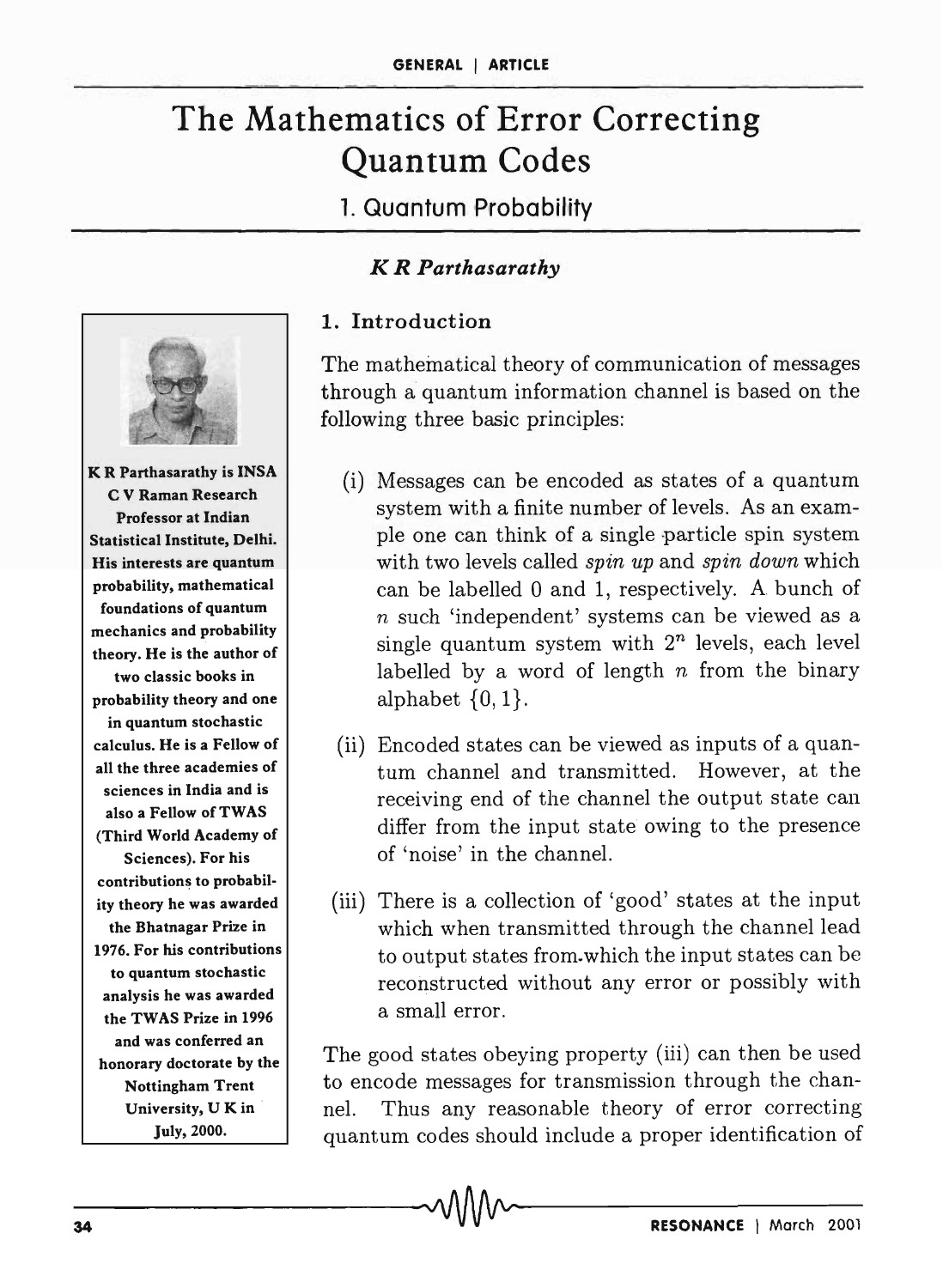the good states and also an algorithm for (almost) errorfree reconstruction of the input state from a knowledge of the output state. To formulate such a theory it is essential to understand the notion of a state in quantum theory. In order to make this presentation reasonably self-contained we give here a lightning introduction to quantum probability.

## 2. Quantum Probability

An elementary quantum system with *n* levels is described through an n-dimensional complex vector space of all column vectors of the form

$$
|u\rangle = \begin{pmatrix} z_1 \\ z_2 \\ \vdots \\ z_n \end{pmatrix}, \ z_j \in C \ \forall \ j. \tag{2.1}
$$

Such a column vector is called a *ket* vector. To any such ket vector one can associate a *bra* vector

$$
\langle u|=(\bar{z}_1,\bar{z}_2,\cdots,\bar{z}_n)
$$

which is a row vector, the bar denoting complex conjugate. If  $|u\rangle, |v\rangle$  are two ket vectors then the matrix product

 $\langle u || v \rangle$ 

is a scalar called the *scalar product* between  $|u\rangle$  and  $|v\rangle$ and denoted by  $\langle u | v \rangle$ . The space  $C^n$  of all such ket vectors together with this scalar product is called an ndimensional *Hilbert space* and denoted by the symbol *1t.*  Any ket vector  $|u\rangle$  can also be viewed as a function u on the set  $\{1, 2, n\}$  with  $u(i) = z_i, i = 1, 2, n, n$ . If  $v(i) = t_i \forall i$  then  $\langle u | v \rangle = \sum u(i)v(i) = \sum \overline{z_i}t_i$ .  $\sum_{i=1}$  i=1 Sometimes it will be convenient to view the index set {1,2, , *n}* as an abstract set *A* of *n* elements, called an *alphabet.* If *T* is an  $n \times n$  matrix over *C* then it defines a linear transformation or linear operator on the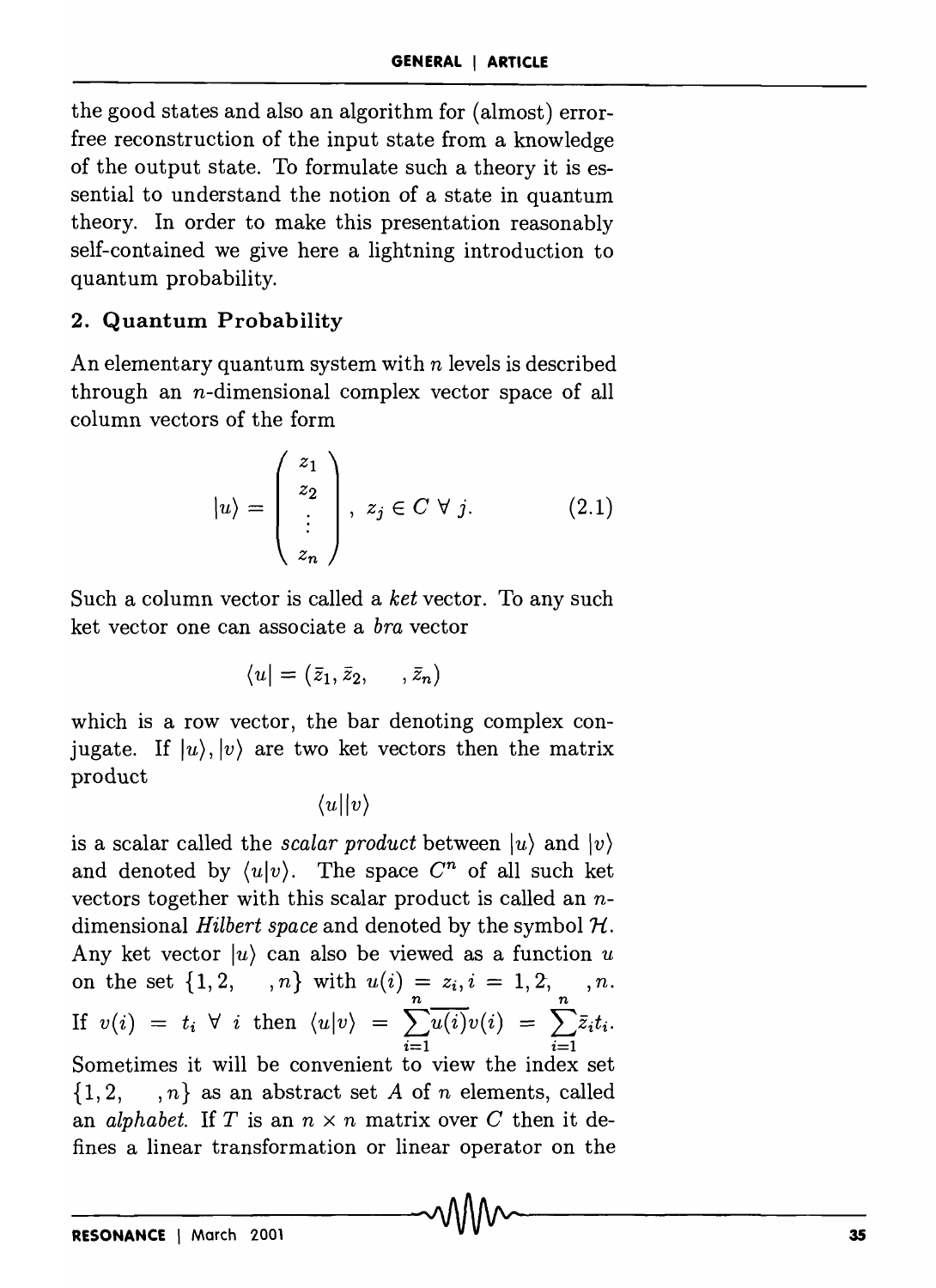Hilbert space by  $|u\rangle \longrightarrow T|u\rangle$ . Note that  $\langle u|T|v\rangle$  is a scalar. The space  $M_n(C)$  of all  $n \times n$  matrices over C is an algebra equipped with an involution  $T \longrightarrow T^{\dagger}$  where the *ij*-th element of  $T^{\dagger}$  is the complex conjugate of the *ji*-th element of *T T* is said to be *hermitian* if  $T = T^{\dagger}$ . One says that *T* is *nonnegative definite* or  $T > 0$  in symbols if  $\langle u|T|u \rangle \geq 0$  for every  $|u\rangle$ . If  $T = T^2 = T^{\dagger}$ then *T* is called a *projection* (onto its range). If *T* is a projection so is  $I - T$ , I being the identity matrix. The sum of all the diagonal elements of *T* is called its *trace*  and denoted by Tr *T* 

A nonnegative definite matrix  $\rho$  of unit trace is called a *state.* A hermitian matrix *T* is called an *observable* and for any state  $\rho$ , the scalar quantity Tr  $\rho T (=$  Tr  $T\rho)$  is called the *expectation* of the observable *T* in the state  $\rho$ . Even though T may not be hermitian we still say that Tr  $\rho T$  is the *expectation* of T in the state  $\rho$ . It is important to note that the map

$$
T \longrightarrow \text{Tr } \rho T
$$

from the space  $M_n(C)$  into C has all the features of an averaging procedure:

- (i)  $\text{Tr}\rho(aT_1 + bT_2) = a\text{Tr}\rho T_1 + b\text{Tr}\rho T_2, a, b \in C, T_1, T_2 \in$  $M_n(C);$
- (ii) If  $T \geq 0$  then Tr  $\rho T \geq 0$ ;
- $(iii)$   $Tr \rho I = Tr \rho = 1.$

It is good to take a pause and compare these three properties with what one is familiar with in classical probability: Consider the algebra  $A_n$  of all complex valued random variables on the probability space  $\{1, 2, ..., n\}$ equipped with the probability distribution  $p_1, p_2, \ldots, p_n$ ,  $p_i$  being the probability of the elementary outcome  $i$ . The map *<sup>n</sup>*

$$
f \longrightarrow E \, f = \sum_{i=1}^n f(i) p_i,
$$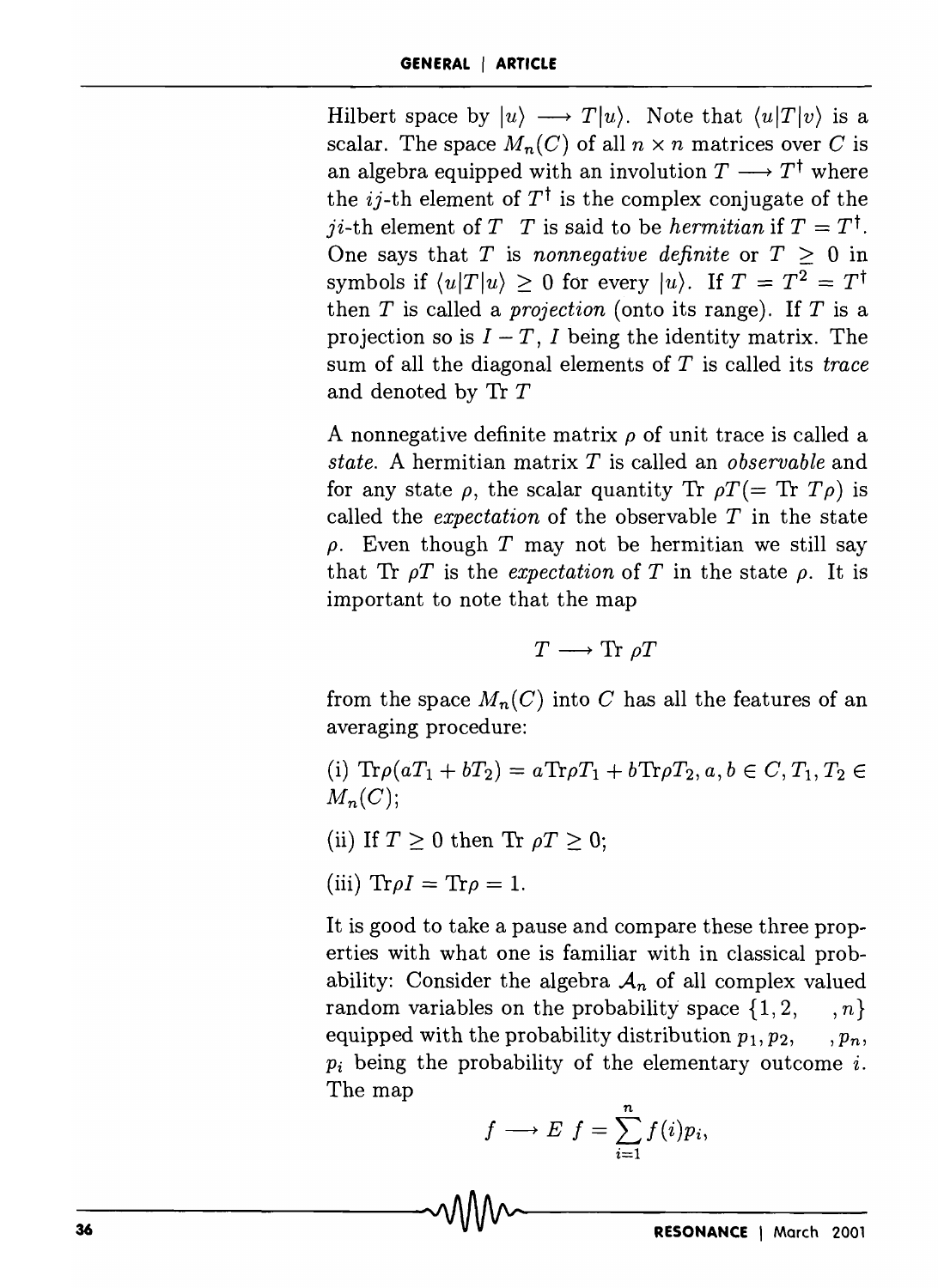from  $A_n$  into scalars has the properties

 $(i')$  *E*  $af_1 + bf_2 = aEf_1 + bEf_2$ ,  $a, b \in C$ ,  $f_1, f_2 \in A_n$ ,

(ii') If  $f(i) \geq 0 \forall i$  then  $E f \geq 0$ 

(*iii'*)  $E 1 = 1$  where 1 also denotes the random variable identically equal to unity.

The central difference between the algebra  $A_n$  of random variables and the algebra  $M_n(C)$  of matrices is that multiplication in  $A_n$  is commutative whereas multiplication in  $M_n(C)$  is not. This is the reason why quantum probability is also called noncommutative probability.

The most fundamental theorem concerning hermitian matrices (or observables) is the spectral theorem. According to this theorem every hermitian matrix T has the form

$$
T = \sum_{i=1}^{k} \lambda_i E_i, \qquad (2.2)
$$

where  $\lambda_1, \lambda_2, \dots, \lambda_k$  are distinct real scalars and  $E_1, E_2, \dots$  $E_k$  are projections satisfying  $\sum^k E_i = I$ ,  $E_i E_j = 0$  if  $\sum_{i=1}$  $i \neq j$ . The set  $\{\lambda_1, \lambda_2, \dots, \lambda_k\}$  is called the *spectrum* of *T*, the elements  $\lambda_i$  are the *eigenvalues* of *T* and (2.2) is called the *spectral resolution* of *T* We interpret (2.2) as follows: the observable *T* assumes values  $\lambda_1, \lambda_2, \dots, \lambda_k$ and the 'event' that *T* assumes the value  $\lambda_i$  is the projection  $E_i$ . When the spectral theorem is applied to a state  $\rho$  and one also takes into account the fact that every projection *E* can be expressed as

$$
E = \sum_{i=1}^{d} |u_i\rangle\langle u_i|,
$$

where  $\{|u_i\rangle, i = 1, 2, \dots, d\}$  is any orthonormal basis for the subspace  $\{|u\rangle | E|u\rangle = |u\rangle\}$  of all ket vectors fixed by  $E$ , it follows that  $\rho$  can be expressed as

$$
\rho = \sum_{i=1}^{n} p_i |v_i\rangle\langle v_i|, \qquad (2.3)
$$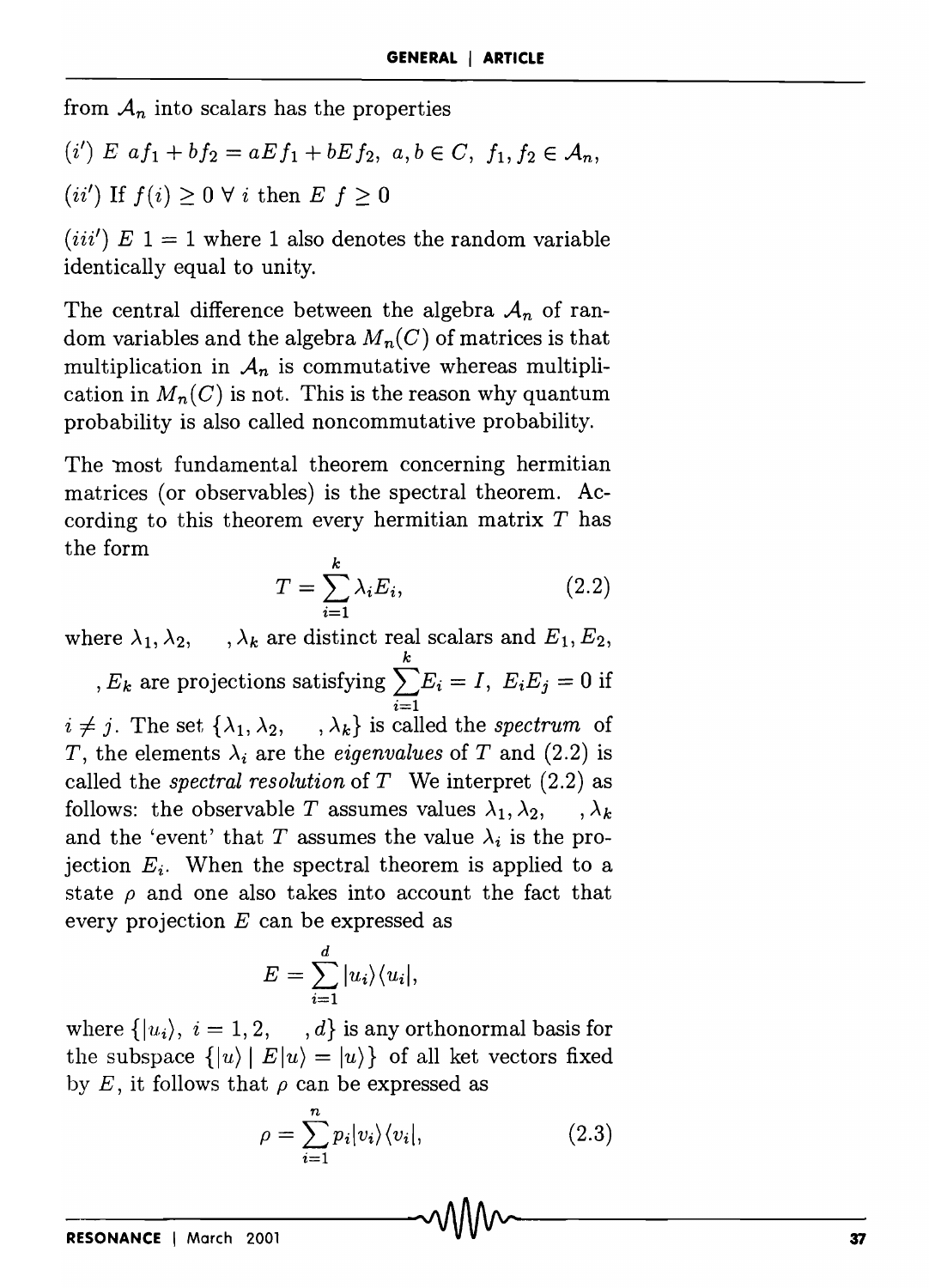where  $(p_1, p_2, \ldots, p_n)$  is a probability distribution on the set  $\{1, 2, ..., n\}$  and  $\{|v_i\rangle, i = 1, 2, ..., n\}$  is an orthonormal basis for the Hilbert space  $C^n$ , i.e.,  $\langle v_i | v_j \rangle = \delta_{ij}$ for all  $i, j = 1, 2, \dots, n$  (where  $\delta_{ij} = 1$  if  $i = j$  and is 0 if  $i \neq j$ ). Equations (2.2) and (2.3) lead to the following statistical interpretation. In the state  $\rho$  the probability that the observable T assumes the value  $\lambda_i$  is equal to Tr  $\rho E_i \forall i = 1, 2, \quad k$  and the expectation of *T* is *k k*  equal to  $\sum \lambda_i$  Tr  $\rho E_i =$  Tr  $\rho \sum \lambda_i E_i =$  Tr  $\rho T$  which links  $\overline{i=1}$   $\overline{i=1}$ the classical definition of expectation and the quantum theoretic definition.

If  $|u\rangle$  is any unit vector in  $C^n$  then  $|u\rangle\langle u|$  is a projection whose range is the one dimensional subspace or ray  $C|u\rangle$ . Such a projection is also a state. According to (2.3) every state  $\rho$  can be expressed as a weighted linear combination of states which are the one dimensional projections  $|v_i\rangle\langle v_i|$ , where the weights  $p_i$  constitute a probability distribution. One says that  $\rho$  is a *convex combination* or a *mixture* of *pure states*  $|v_i\rangle\langle v_i|$ . A state of the form  $|v\rangle\langle v|$  is called *pure* because if we split  $|v\rangle\langle v|$ as  $|v\rangle\langle v| = p\rho_1 + (1-p)\rho_2$  where  $0 < p < 1$  and  $\rho_1$  and  $\rho_2$  are states then  $\rho_1 = \rho_2 = |v\rangle\langle v|$ . In other words a pure state cannot be split into a mixture of two distinct states. We say that the set of all states is a convex set whose extreme points are precisely one dimensional projections. When a pure state has the form  $|v\rangle\langle v|$  for some unit vector  $|v\rangle$  it is customary to call the unit vector  $|v\rangle$ (or more precisely the unit ray  $\{\lambda | v\}$ ,  $|\lambda | = 1\}$ ) itself as the pure state. What is actually meant is the projection operator  $|v\rangle\langle v|$ .

The next fundamental notion from quantum probability that we need is the combination of several quantum systems into a single system. Suppose  $\mathcal{H}_j = C^{n_j}, j=$ *1,2, k* are the Hilbert spaces describing quantum systems numbered  $1, 2, \dots, k$ , respectively. We wish to describe all of them together as a single system. To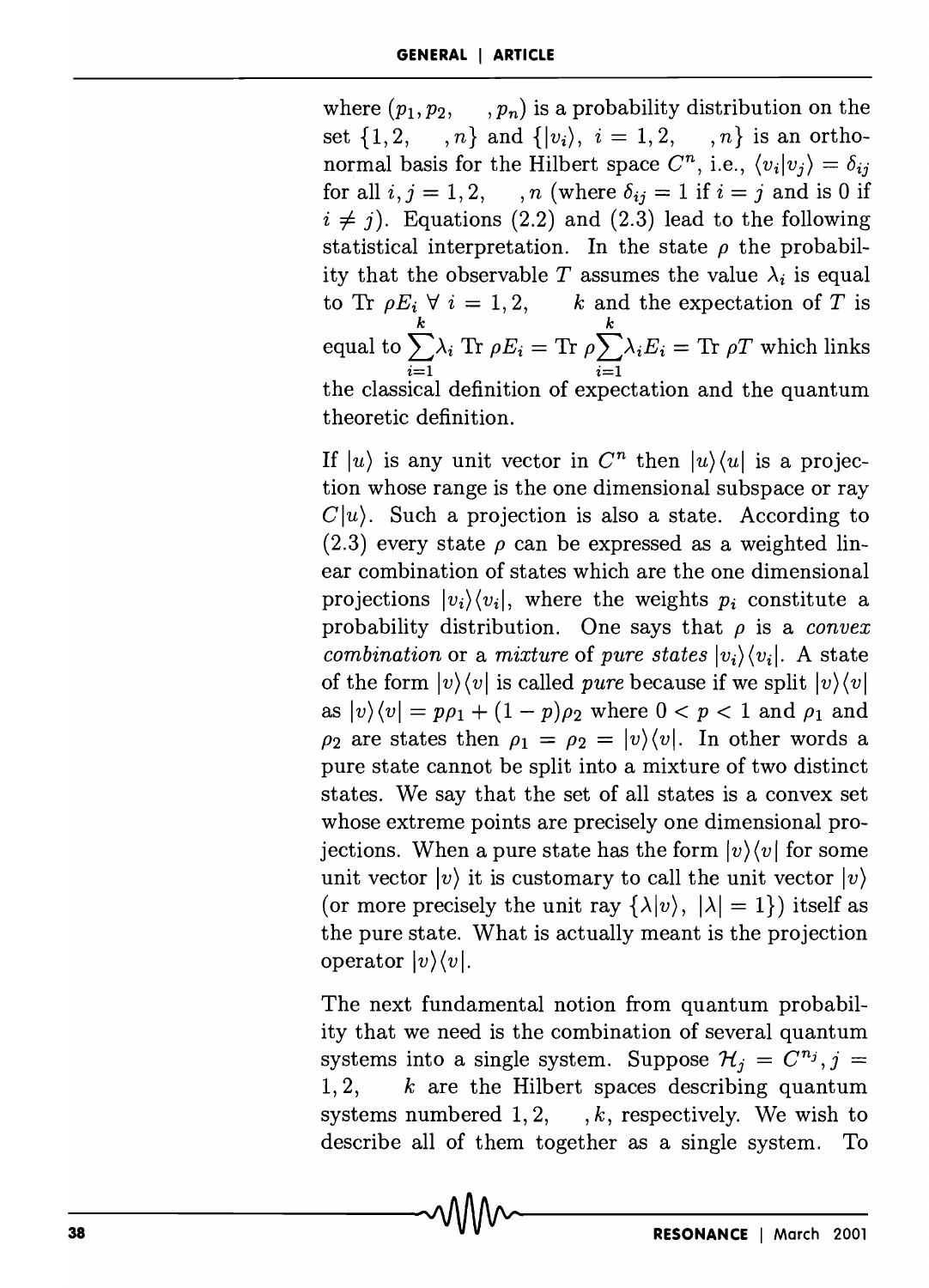this end we introduce the tensor 'product' of the Hilbert spaces  $\mathcal{H}_1, \mathcal{H}_2, \qquad \mathcal{H}_k$ . If  $|u_j\rangle \in \mathcal{H}_j$  is given by

$$
|u_j\rangle = \begin{pmatrix} z_{j1} \\ z_{j2} \\ \vdots \\ z_{jn_j} \end{pmatrix} \quad 1 \le j \le k, \ z_{jl} \in C \tag{2.4}
$$

define their *tensor product*  $|u_1\rangle \otimes |u_2\rangle \otimes \cdots \otimes |u_k\rangle$  (which is also denoted  $|u_1\rangle |u_2\rangle - |u_k\rangle$  to be the column vector

$$
|u_1, u_2, \dots, u_k\rangle = \begin{pmatrix} \vdots \\ z_{\mathbf{i}} \\ \vdots \end{pmatrix} \quad \mathbf{i} = i_1 i_2 \quad \cdot i_k, \qquad (2.5)
$$

where

$$
z_{\mathbf{i}} = z_{1i_1} z_{2i_2} \cdots z_{ki_k}, \ 1 \leq i_r \leq n_r, r = 1, 2, \qquad k \quad (2.6)
$$

and the multiindex  $\boldsymbol{i}$  runs through in the lexicographic ordering as in a dictionary. For example, when  $k =$  $2, n_1 = 2, n_2 = 3$  the lexicographic ordering for the double index  $i_1 i_2$  is 11, 12, 13, 21, 22, 23 so that

$$
|u_1, u_2\rangle = \begin{pmatrix} z_{11}z_{21} \\ z_{11}z_{22} \\ z_{11}z_{23} \\ z_{12}z_{21} \\ z_{12}z_{22} \\ z_{12}z_{23} \end{pmatrix}
$$

Similarly,  $\langle u_1, u_2, \dots, u_k \rangle = \langle u_1 | \langle u_2 | \dots \langle u_k \rangle \rangle = \langle u_1 | \otimes \rangle$  $\langle u_2 | \otimes \otimes \langle u_k | = (\cdot \quad , \bar{z}_i, \quad \cdot).$  The scalar product between two product vectors  $|u_1, u_2, \dots, u_k\rangle$  and  $|v_1, v_2, \dots, v_k\rangle$  $\langle v_k \rangle$  is equal to  $\prod^k \langle u_i | v_i \rangle$ . All product vectors of the form  $i=1$ (2.5) span the Hilbert space  $C^{n_1 n_2 \cdots n_k}$  and we denote it by  $\mathcal{H}_1 \otimes \mathcal{H}_2 \otimes \cdots \otimes \mathcal{H}_k$ . If  $\{|u_{i1}\rangle, |u_{i2}\rangle, |u_{in_i}\rangle\}$  is an orthonormal basis for  $\mathcal{H}_i$  then the collection

$$
\{|u_{1j_1}, u_{2j_2}, \dots, u_{kj_k}\rangle, 1 \le j_i \le n_i, i = 1, 2, \dots k\}
$$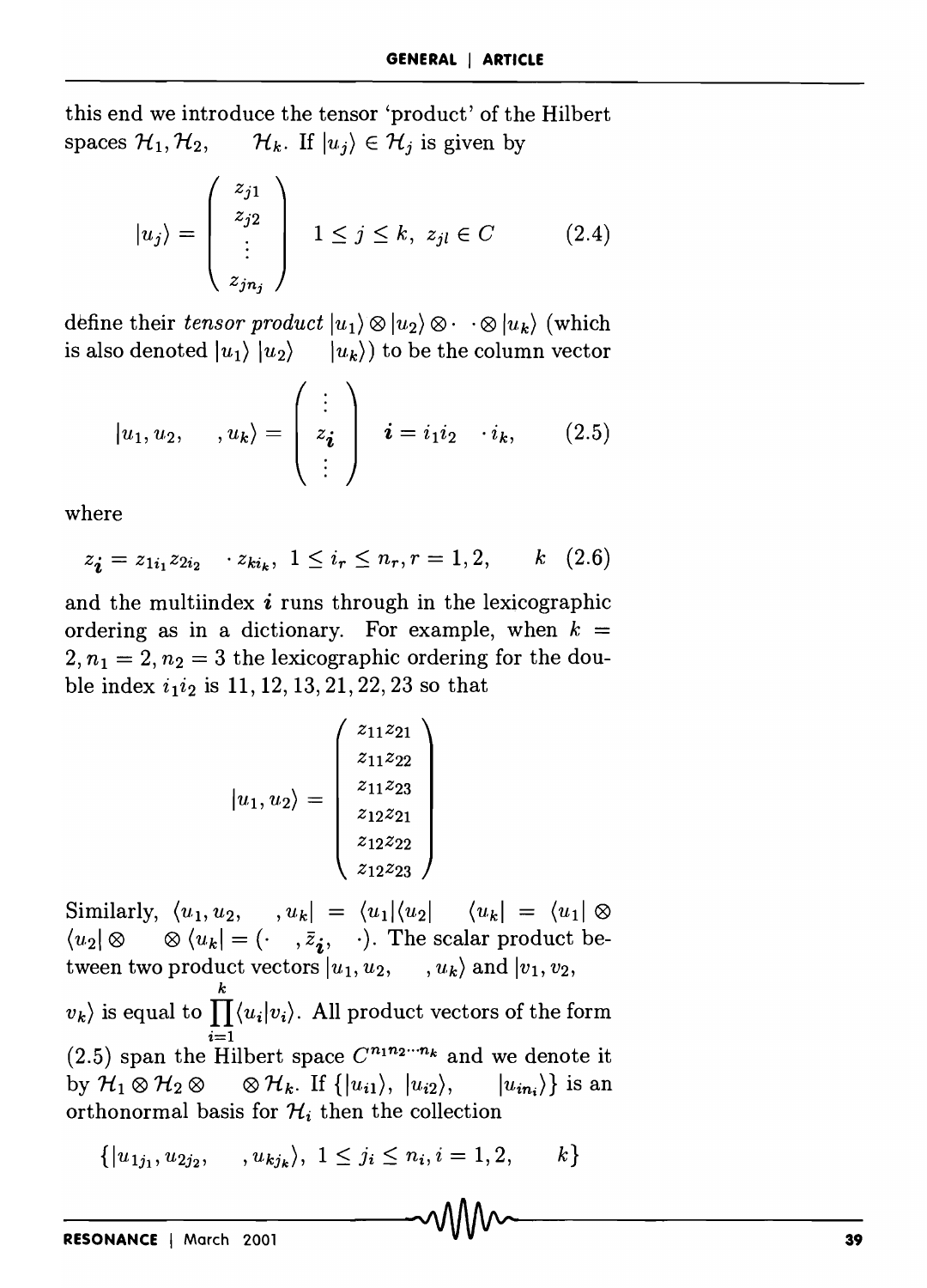is an orthonormal basis for  $\mathcal{H}_1 \otimes \mathcal{H}_2 \otimes$  $\otimes {\cal H}_{k}.$ 

If  $A_i$  is a matrix of order  $n_i \times n_i$  and each  $A_i$  is viewed as a linear transformation or an operator in  $\mathcal{H}_i$  then one defines the product linear operator  $A_1 \otimes A_2 \otimes \cdots \otimes A_k$ in  $\mathcal{H}_1 \otimes \mathcal{H}_2 \otimes \otimes \mathcal{H}_k$  by

$$
A_1 \otimes A_2 \otimes \cdots \otimes A_k \mid u_1, u_2, \qquad, u_k \rangle = |A_1 u_1, A_2 u_2, \qquad, A_k u_k \rangle
$$

for all product vectors and extending it linearly to all linear combinations of such product vectors. Such a product operator (or matrix) is well defined and one has

$$
(A_1 \otimes A_2 \otimes \cdots \otimes A_k)(B_1 \otimes B_2 \otimes \cdots \otimes B_k) = A_1 B_1 \otimes A_2 B_2 \otimes
$$
  

$$
\otimes A_k B_k, (A_1 \otimes A_2 \otimes \cdots \otimes A_k)^{\dagger} = A_1^{\dagger} \otimes A_2^{\dagger} \otimes \cdots \otimes A_k^{\dagger},
$$
  

$$
A_1 \otimes A_2 \otimes \cdots \otimes A_{i-1} \otimes (\alpha A_i + \beta B_i) \otimes A_{i+1} \otimes \cdots \otimes A_k
$$
  

$$
= \alpha A_1 \otimes A_2 \otimes \cdots \otimes A_k + \beta A_1 \otimes A_2 \otimes \cdots \otimes A_{i-1} \otimes B_i \otimes A_{i+1} \otimes
$$
  

$$
\otimes A_k.
$$

In particular, if each  $A_i$  is hermitian so is their product  $A_1 \otimes A_2 \otimes \cdots \otimes A_k$ . Similarly if each  $A_i$  is unitary so is their product. It is a simple exercise to check that

$$
\text{Tr } A_1 \otimes \otimes A_k = \Pi_{i=1}^k \text{Tr } A_i.
$$

If  $\rho_i$  is a state in  $\mathcal{H}_i$   $\forall i$  then  $\rho_1 \otimes \rho_2 \otimes \cdots \otimes \rho_k$  is a state in  $H_1 \otimes H_2 \otimes \cdots \otimes H_k$  with the property that for any product observable  $A_1 \otimes \otimes A_k$  its expectation in the product state  $\rho_1 \otimes \rho_2 \otimes \cdots \otimes \rho_k$  is equal to

$$
\begin{aligned} \text{Tr } (\rho_1 \otimes \rho_2 \otimes \otimes \rho_k)(A_1 \otimes A_2 \otimes \otimes A_k) \\ &= \text{Tr } \rho_1 A_1 \otimes \rho_2 A_2 \otimes \otimes \rho_k A_k \\ &= \Pi_{i=1}^k \text{Tr } \rho_i A_i, \end{aligned}
$$

which is the product of the expectation of  $A_i$  in the state  $\rho_i$  as i varies from 1 to k. Note that a mixture of two distinct product states is not a product state.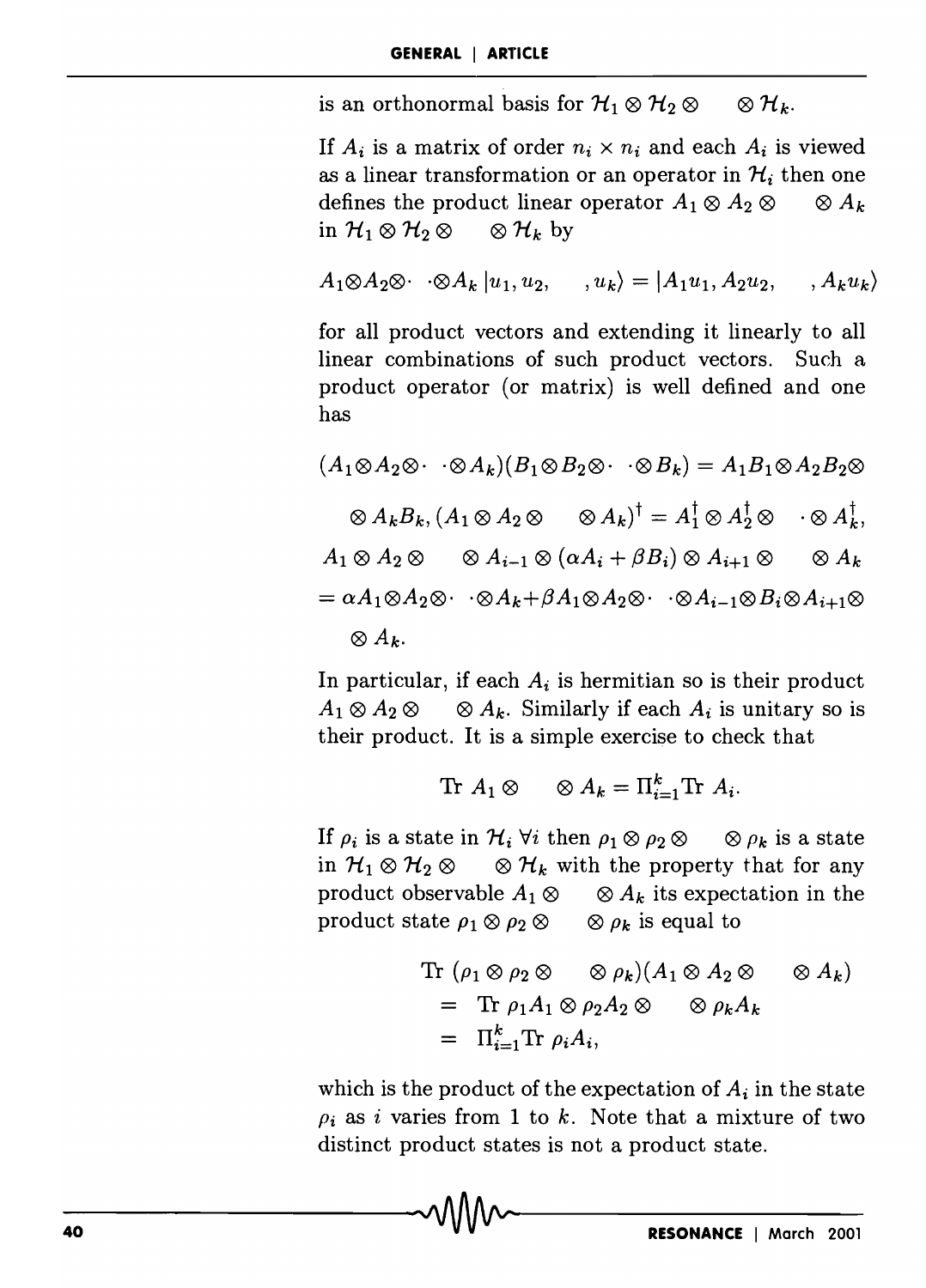We now come down to the special case of the Hilbert space  $\mathcal{H} = C^2$  of dimension 2. Write

$$
|0\rangle = \begin{pmatrix} 1 \\ 0 \end{pmatrix}, |1\rangle = \begin{pmatrix} 0 \\ 1 \end{pmatrix}.
$$
 (2.7)

The ket vectors labelled  $|0\rangle$  and  $|1\rangle$  constitute an orthonormal basis for  $C^2$  which is viewed as the Hilbert space of a quantum system with two levels denoted 0 and 1. In physical language 0 may denote spin up and 1 spin down for a two level spin system. If  $a_1, a_2, \ldots, a_k$  is a binary sequence, i.e., each  $a_i$  is either 0 or 1 we write

$$
|a_1a_2 \cdots a_k\rangle = |a_1\rangle |a_2\rangle \qquad |a_k\rangle = |a_1\rangle \otimes |a_2\rangle \otimes \qquad \otimes |a_k\rangle.
$$
\n(2.8)

As we run through all the words  $a_1 a_2 \cdot a_k$  of length *k* from the binary alphabet  $\{0, 1\}$  we see that  $(2.8)$  runs through an orthonormal basis for  $\mathcal{H} \otimes \cdot \cdot \otimes \mathcal{H} = \mathcal{H}^{\otimes^k}$  the tensor product being  $k$ -fold. As already mentioned unit vectors can be identified with pure states. Thus we have *encoded* the set of all binary words of length *k* as a set of pure states in a quantum system which is a product of *k* elementary systems each of which is described by  $h = C<sup>2</sup>$ . A state in  $C<sup>2</sup>$  is called a *one qubit* state, where qubit is an abbreviation for a quantum binary digit. A state in  $\mathcal{H}^{\otimes k}$  is called a k-qubit state. Thus the pure state  $|a_1a_2 \rangle$  a<sub>k</sub>) is a k-qubit state of the product type. Now consider a ket vector of the form

$$
|u\rangle = \sum_{a_1, a_2, \cdots, a_k} \alpha_{a_1 a_2 \cdots a_k} |a_1 a_2 \cdots a_k\rangle \tag{2.9}
$$

where

$$
\sum_{a_1, a_2, \cdots, a_k} |\alpha_{a_1 a_2 \cdots a_k}|^2 = 1 \tag{2.10}
$$

and  $a_1, a_2, \ldots, a_k$  vary over  $\{0, 1\}$ . Then  $|u\rangle$  defines a pure state which is not a product state. We say that the state  $|u\rangle$  is *entangled*. One of the interesting questions of our subject is to define an appropriate measure of this *entanglement.*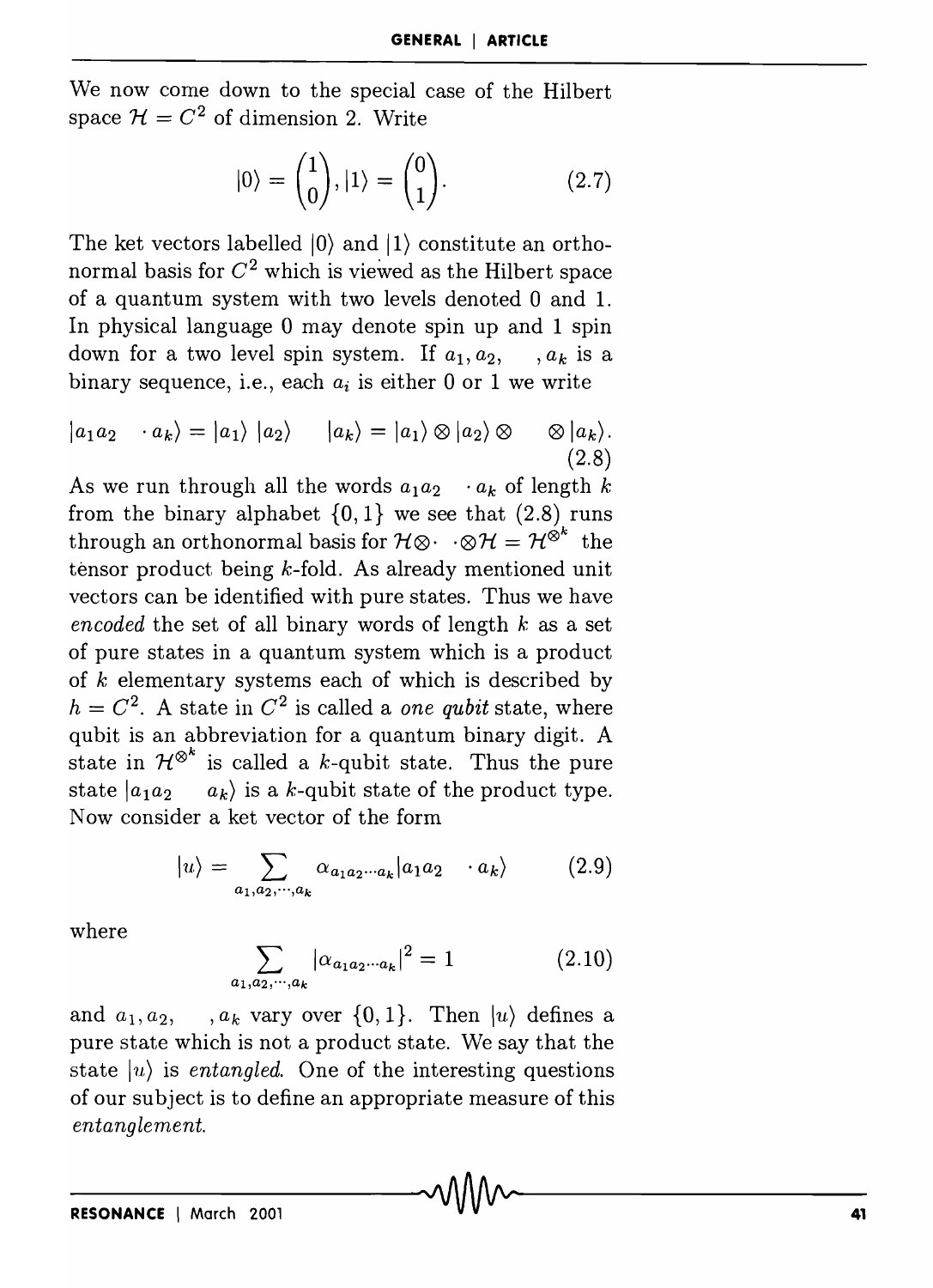



More generally, one can speak of an *alphabet A* which is  $\alpha$  finite set containing, say, N elements. Consider now the Hilbert space  $C^N$  with an orthonormal basis  $\{|a\rangle, a \in N\}$  of ket vectors in  $C^N$  Then  $(C^N)^{\otimes k}$  is the k-fold tensor product of copies of  $C^N$  which has the orthonormal basis

$$
|a_1a_2\cdot\cdot\cdot a_k\rangle=|a_1\rangle|a_2\rangle\qquad|a_k\rangle=|a_1\rangle\otimes|a_2\rangle\otimes\qquad\otimes|a_k\rangle,
$$

 $a_1, a_2, \cdots, a_k$  varying in the alphabet *A*. Thus words of length  $k$  from the alphabet  $A$  are encoded as pure states from an orthonormal basis of  $\mathcal{H}^{\otimes^k}$ 

#### 3. Quantum Channels with Noise

A quantum channel can be viewed as a box which, for each input state of a quantum system, produces an output state of another quantum system. See *Figure* l.

Mathematically speaking, for each input state  $\rho$  on a Hilbert space  $H$  one has an output state  $T\rho$  on probably some other Hilbert space  $\mathcal{H}'$ . For simplicity we assume that  $H = H'$ . Thus the channel effects a transformation T on the space of all states of a quantum system. Each time a 'signal' in the form of a state  $\rho$  is fed into the channel it is transformed into an output state  $T_{\rho}$  but at different times the transformations *T* may differ! The nature of channel noise is assumed to be such that  $T$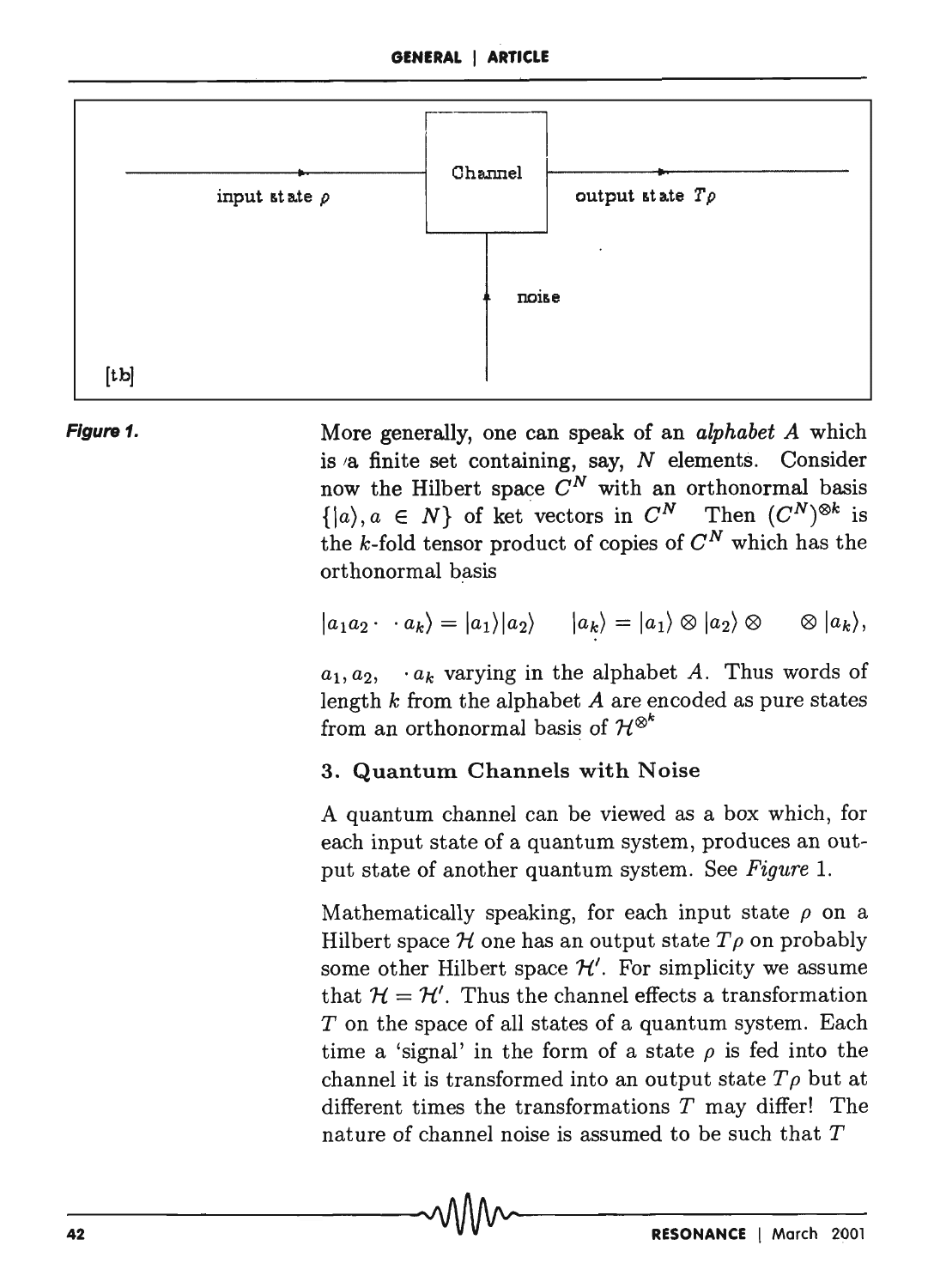belongs to a well-defined class of transformations. In general, the transformation  $T$  may be nonlinear. Since our subject is in a state of infancy (just five years old!) we assume that the transformation *T* is always 'affine linear', i.e.,

$$
T(p\rho_1 + q\rho_2) = pT\rho_1 + qT\rho_2 \tag{3.11}
$$

for any two sates  $\rho_1$ ,  $\rho_2$  on H and p, q are nonnegative scalars satisfying  $p + q = 1$ . An example of such a transformation  $T$  is given by

$$
T\rho = U\rho U^{\dagger}, \qquad (3.12)
$$

where *U* is a unitary operator. This is an example of a reversible transformation in the sense that *T* has an inverse given by  $T^{-1}\rho = U^{\dagger} \rho U$ . Such a *T* transforms pure states into pure states. Physically speaking, the state  $\rho$  undergoes a 'Schrödinger dynamics' for one unit of time with  $U = e^{-iH}$ , *H* being a selfadjoint matrix. Suppose there is a bunch of unitary operators  $U_1, U_2, \ldots, U_k$ and one of them is chosen at random with probabilities  $p_1, p_2, \ldots, p_k$  respectively and applied to a state  $\rho$ . Then one can say that the output state has the structure

$$
T \rho = \sum_{j=1}^{k} p_j U_j \rho U_j^{\dagger}.
$$

Such a T need not be reversible. It can transform a pure state into a mixed state. More generally, one can consider transformations of the form

$$
T\rho = \sum_{j=1}^{k} L_j \rho L_j^{\dagger}, \qquad (3.13)
$$

where

$$
\sum_{j=1}^{k} L_j^{\dagger} L_j = I. \tag{3.14}
$$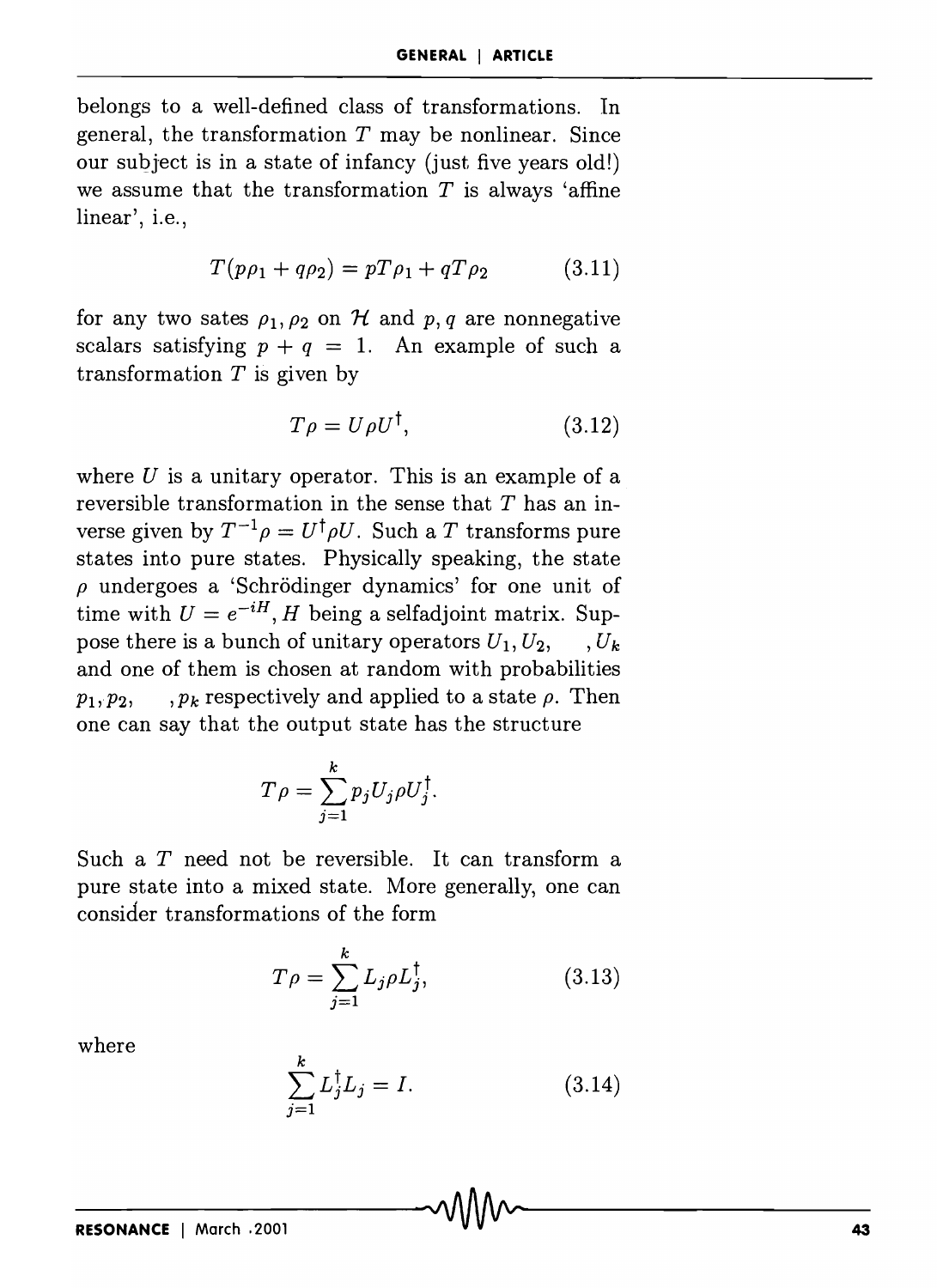Since  $\rho$  is positive semidefinite each  $L_j \rho L_j^{\dagger}$  is positive semidefinite and so is their sum. Furthermore,

$$
\begin{array}{rcl}\n\text{Tr } T \rho & = & \sum_{j=1}^{k} \text{Tr } L_j \rho L_j^{\dagger} \\
& = & \text{Tr } \left( \sum_{j=1}^{k} L_j^{\dagger} L_j \right) \rho \\
& = & \text{Tr } \rho \\
& = & 1.\n\end{array}
$$

Thus  $T\rho$  is again a state. Transformations of the form (3.13) with the restriction (3.14) occur extensively in the physical literature and are known as *completely positive maps.* Apparently, one can build (or hope to build) devices which implement transformations of this kind. The matrices  $L_j$  in (3.13) are said to *corrupt* the input state *p* and are therefore called *error operators.* The noise in the channel is specified by demarcating a class *A* of matrices operating as linear operators in the Hilbert space *'H* of the quantum system. It is usually assumed that *A*  is also a linear space, called the space of *error operators*  affecting the channel. We now state the *basic hypothesis*  concerning the operation of the channel in *Figure* 1. See *Figure 2.*